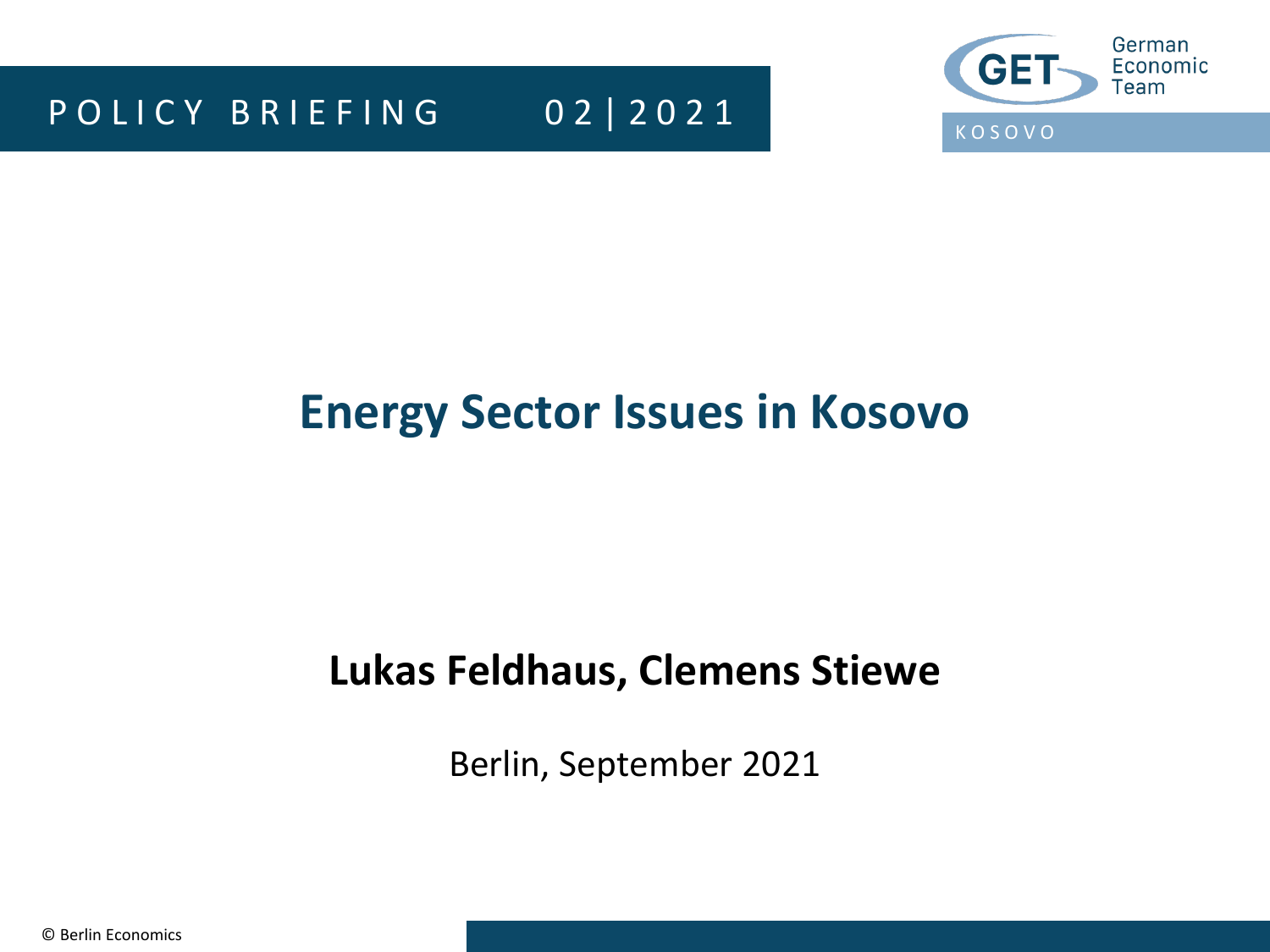## **Structure**

### **1. Energy system overview**

- 1.1 Growing energy demand
- 1.2 Energy demand already larger than supply -> import dependency
- 1.3 High emissions per GDP
- 1.4 Kosovo in breach of Energy Community rules
- 1.5 Ideas for updating the energy system

### **2. Electricity system analysis**

- 2.1 Growing electricity demand, import dependency
- 2.2 The future electricity system
- 2.3 Electricity market liberalisation well advanced

### **3. Potential further research and support**

- 3.1 More renewables and flexibility for the electricity grid
- 3.2 Explore and assess future energy demand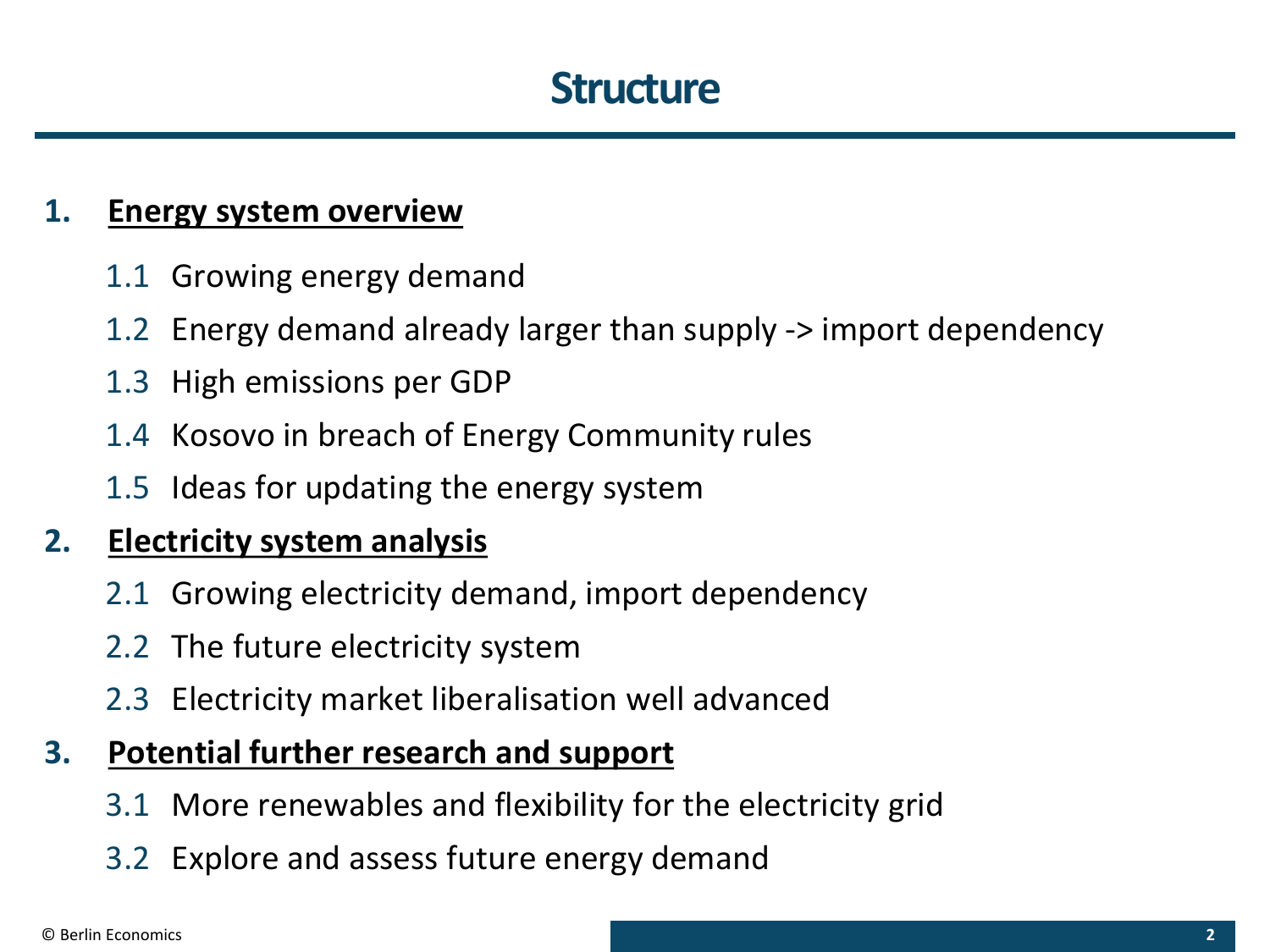# **1. Energy system overview**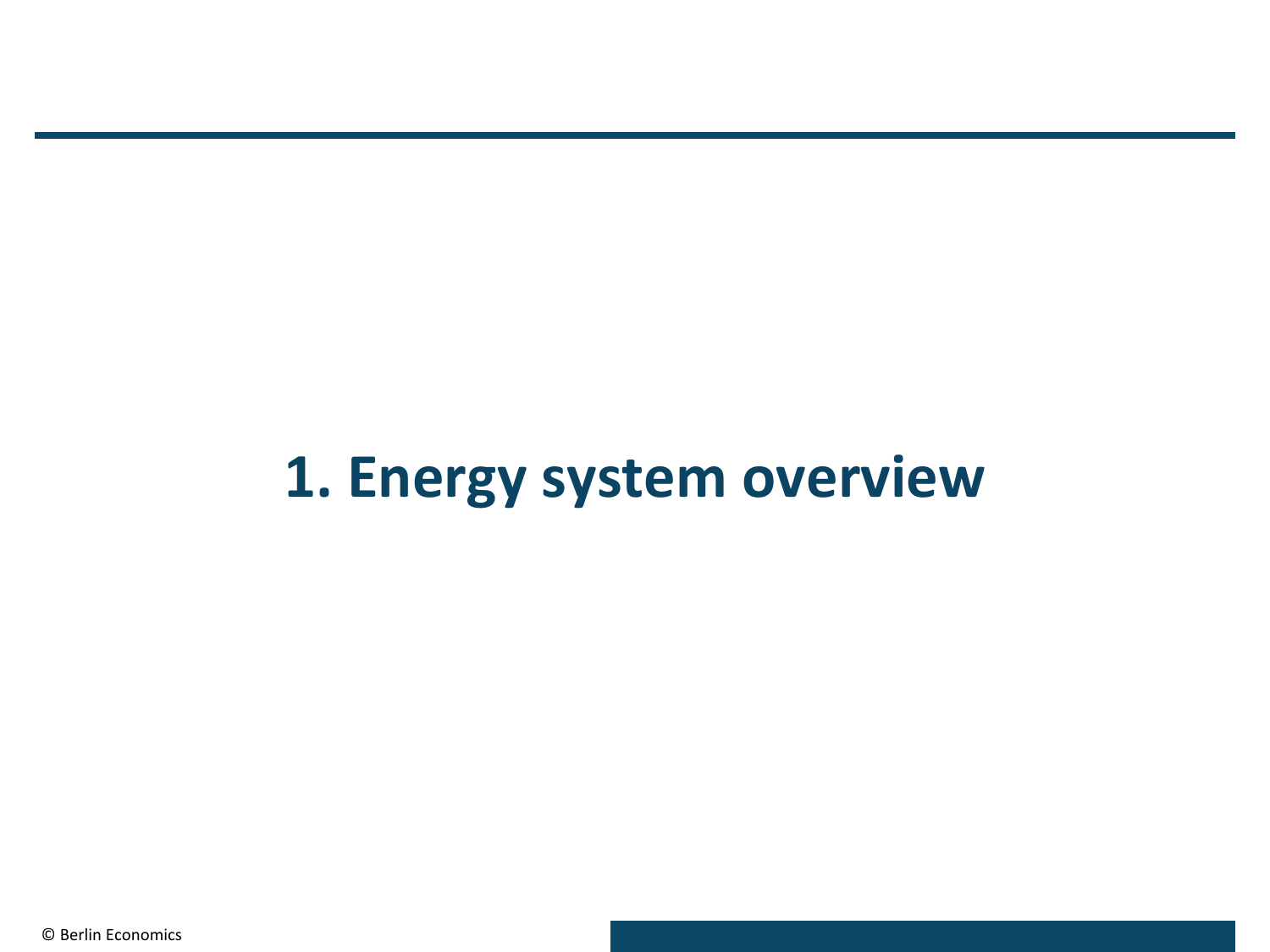## **1.1 Energy system overview**

### **Total primary energy supply, Kosovo 2019: 2571 ktoe**



*Source: Kosovo Agency for Environmental Protection*



### **Growing energy demand**

- Kosovo's total primary energy supply is mainly met by coal and oil
- Kosovo's main source for electricity is coal (97% from coal power plants)
- Since 2000, Kosovo's final energy demand has roughly doubled
- ➢ **High dependency on coal**
- ➢ **Strong increase in energy consumption over time**

*Source: Kosovo Agency for Environmental Protection*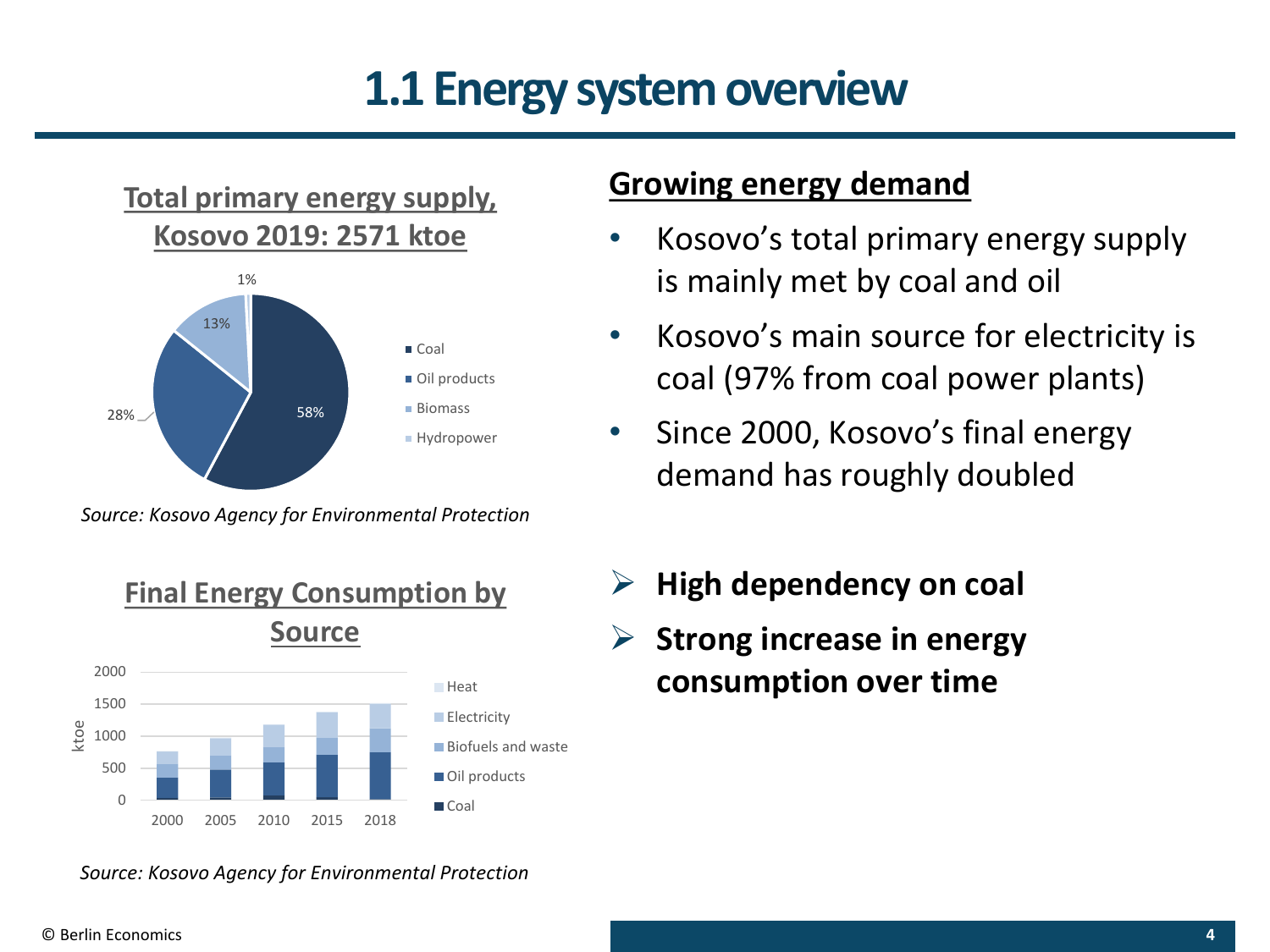# **1.2 Energy demand larger than supply**

## **Final energy demand by sector 2018: 1520 ktoe**



#### *Source: Kosovo Environmental Protection Agency*



### **Energy demand driven by growing GDP**

- Energy consumption mainly in transport and residential sector
- GDP expected to grow by 4-5% annually
- $\triangleright$  Growing industry and services sectors will lead to higher energy demand in the future

### **Kosovo depends on energy imports**

- Import dependency has increased in the last decade
- Imports mainly oil and electricity
- ➢ **Growing energy demand**
- ➢ **Import dependency for oil and electricity**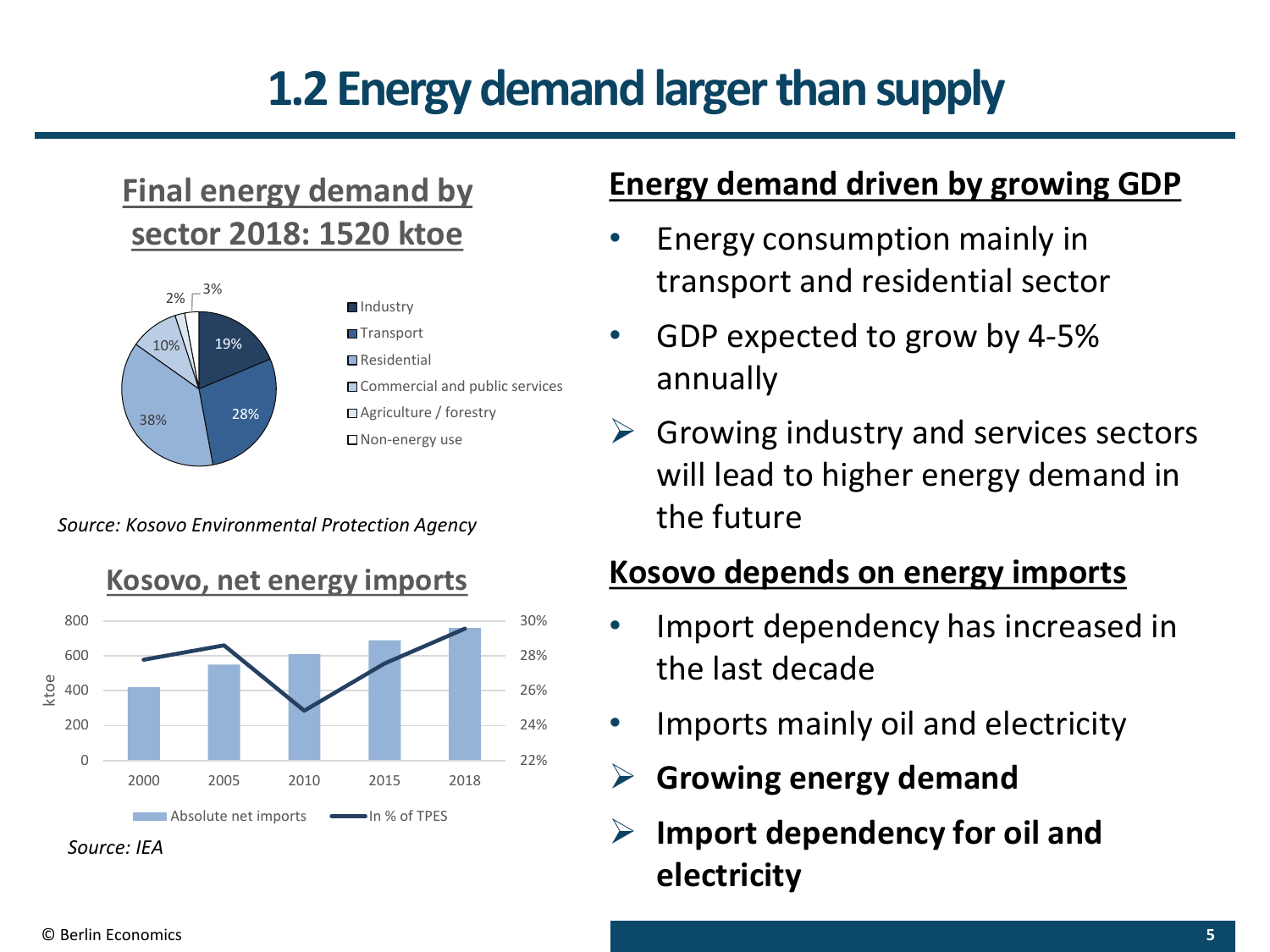## **1.3 High emissions per GDP**



*Source: World Bank*



### **High emissions per GDP**

- Relative emissions high:  $CO<sub>2</sub>$  per GDP: 5 times EU average
- Total emissions low:  $CO<sub>2</sub>$ e per capita: 77% of EU average (KEPA)
- Main emissions from coal plants in the energy sector (54%)
- No official CO2 reduction target

### **Coal plants' emissions in breach of Energy Community obligations**

- In dispute with Energy Community since 2018 (due to **[IED](https://ec.europa.eu/environment/industry/stationary/ied/legislation.htm)** and **LCPD**)
- Urban areas with high levels of health-hazardous dust *[\(KEPA\)](https://www.ammk-rks.net/repository/docs/Anglisht_WEB_(ok).pdf)*
- ➢ **Need to dismantle or refurbish coal power plants**

#### *Source: KEPA*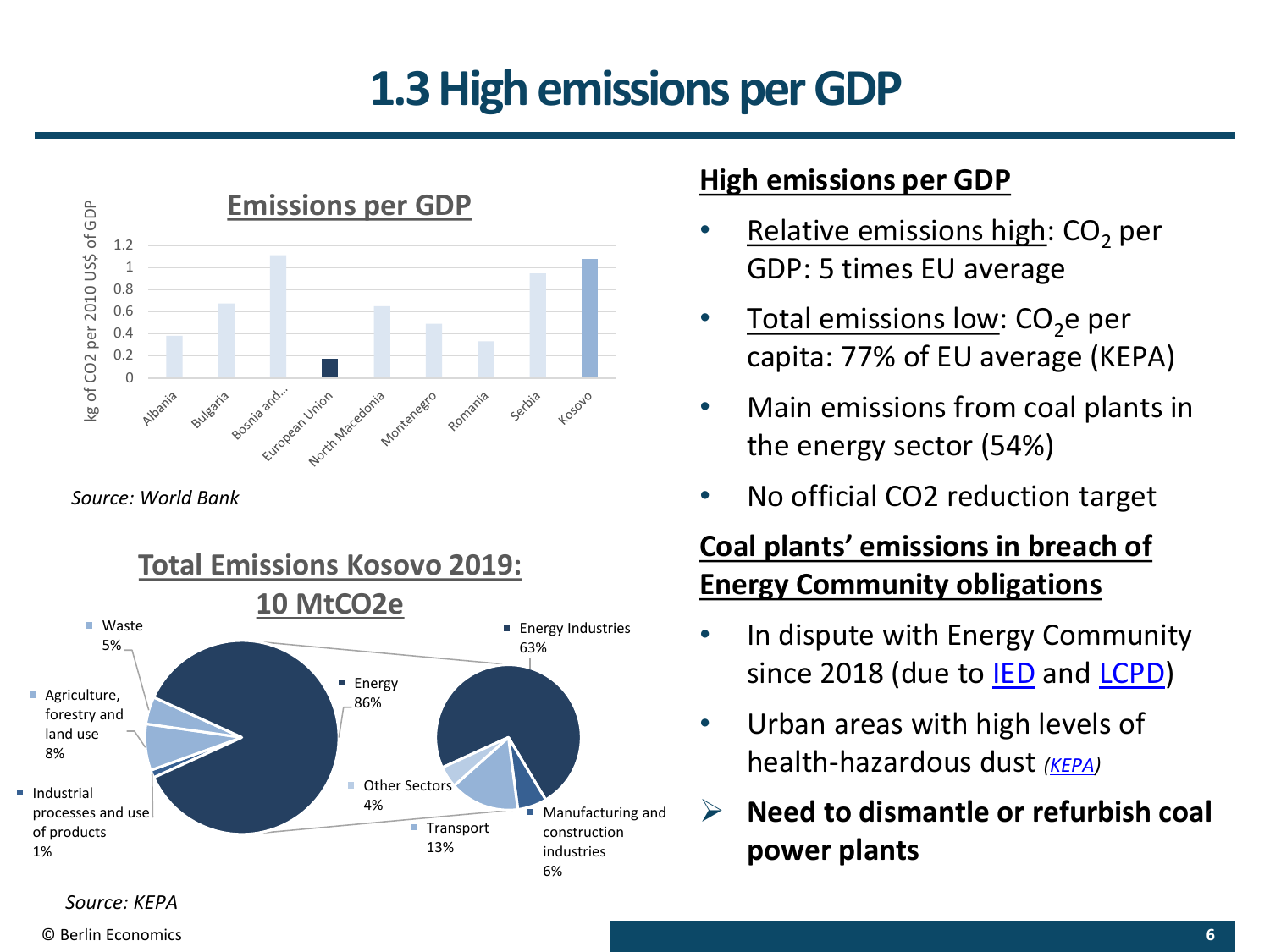## **1.4 Regulation and targets**

### **International obligations under Energy Community (EnCo)**

- Kosovo a "contracting partner" to the EnCo  $\rightarrow$  EU directives regarding environment and energy are obligatory in Kosovo
- EnCo positively assessed Energy Efficiency Action Plan (but not adopted)
- EnCo demands implementation of both **Industrial Emissions** and of **Large Combustion Plant Directive**. Both not implemented in Kosovo.

### **RES targets for Final Energy Consumption in reach, not for electricity**

- National Energy Development Strategy: ca 25% RES in final energy consumption in 2020 – met only due to high share of wood in residential heating
- National Renewable Energy Action Plan: ca 25% RES in final electricity consumption in 2020 – not met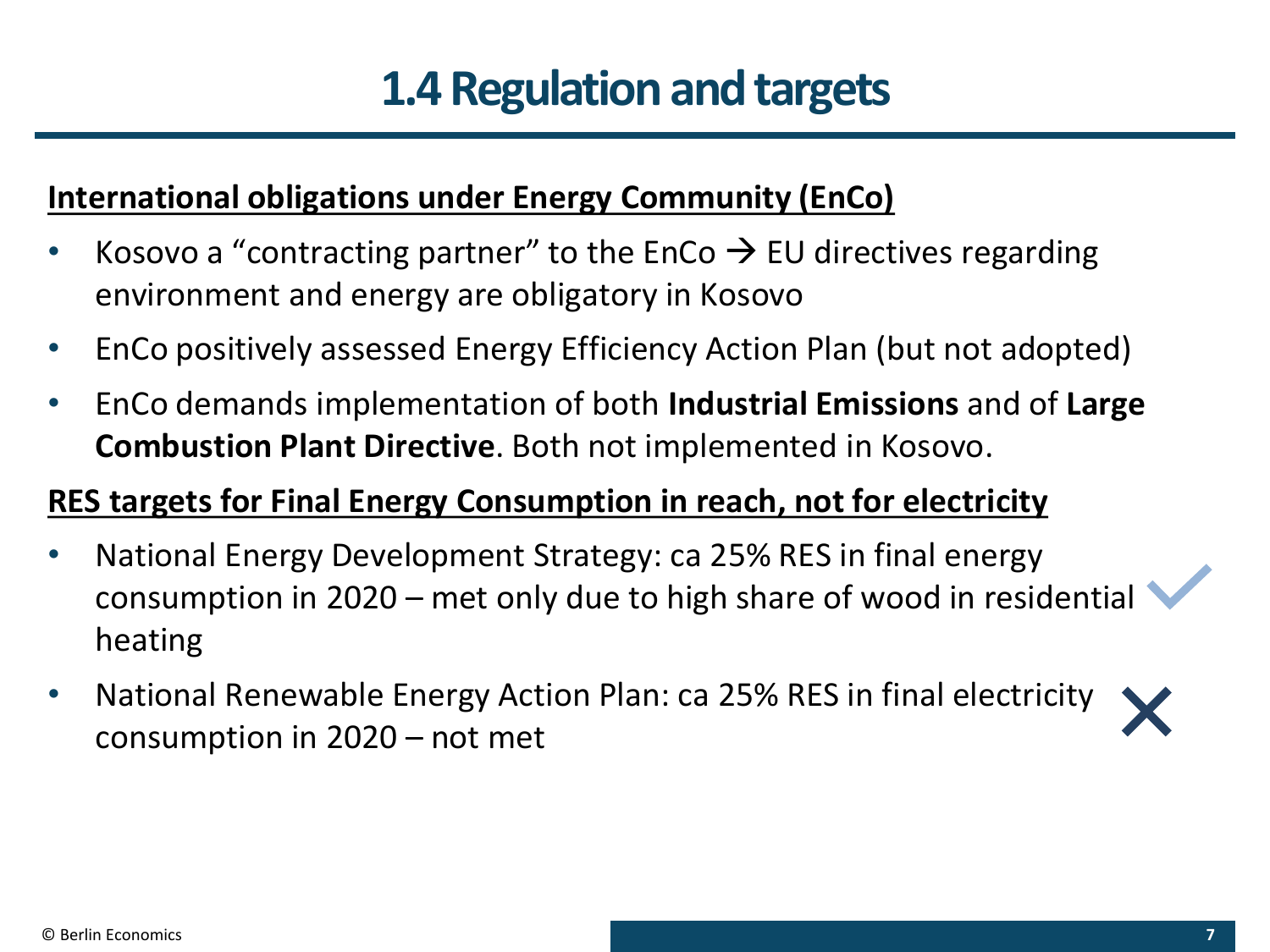## **1.5 Possible next steps**

## **Kosovo would benefit from**

- Increasing domestic energy supply
- Increasing energy efficiency
- Lowering the non-GHG emissions of its coal plants to reach Energy Community targets

## ➢ **Possibility 1**: Analyse different **energy demand scenarios**

- $\triangleright$  Effects of energy efficiency measures: assessing future energy demand
- $\triangleright$  Analyse a variety of sectors: buildings, transport, agriculture, etc.
- $\triangleright$  Tracking electricity demand development of the future

## ➢ **Possibility 2**: New **energy supply strategy**

### $\triangleright$  Focus on electricity sector, as coal plants need to be replaced or refurbished (see next slides)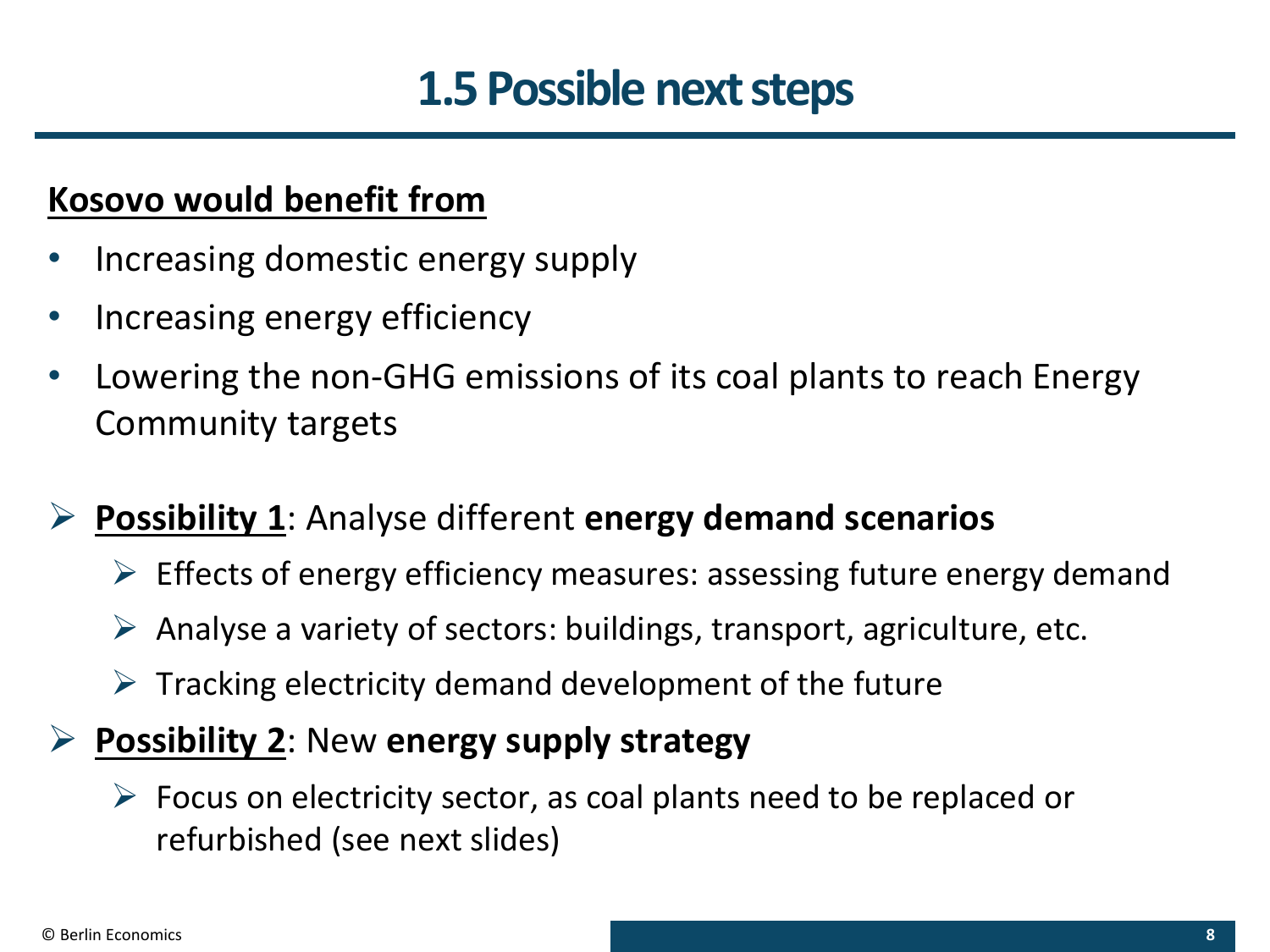# **2. Electricity system analysis**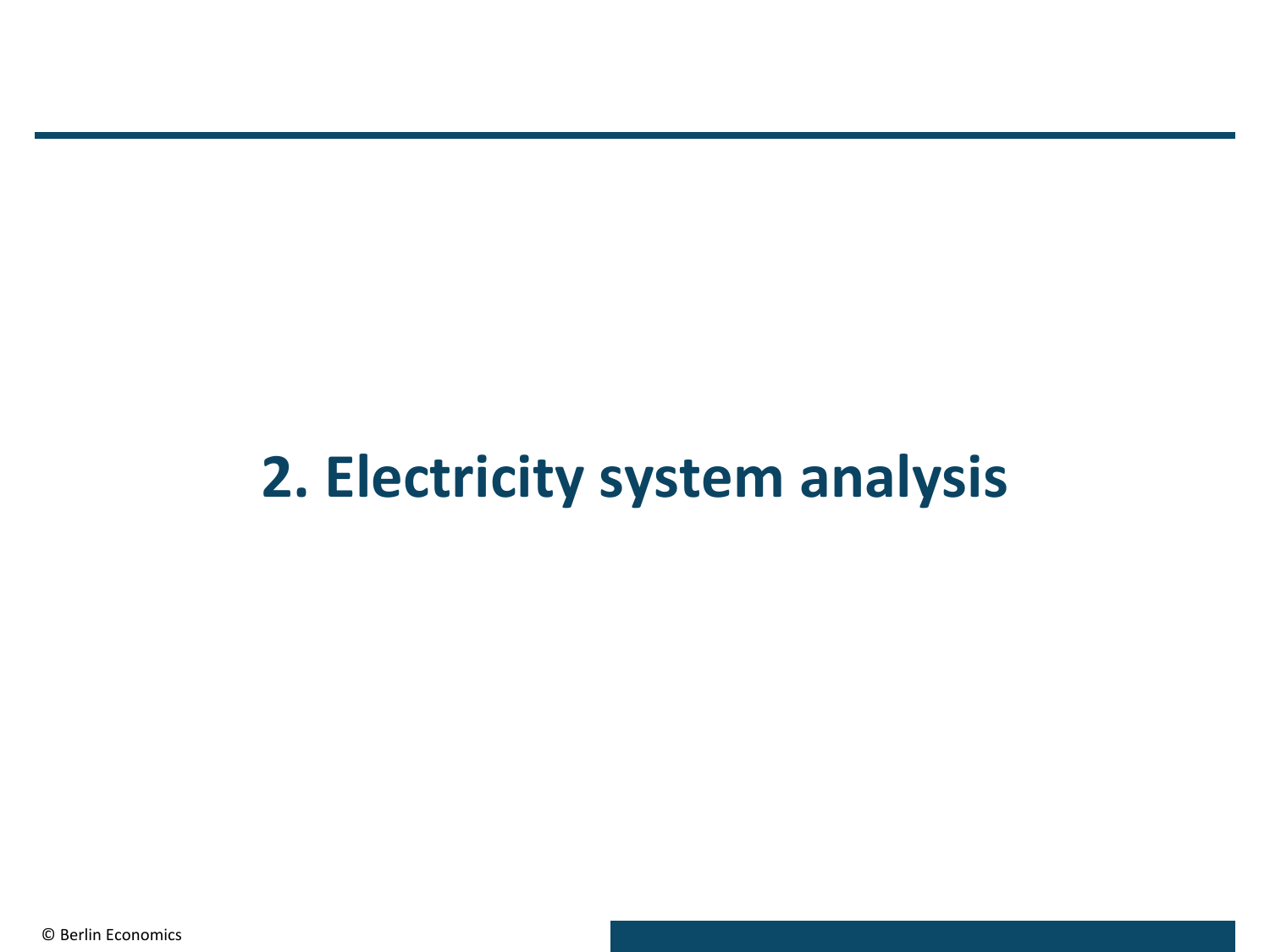## **2.1 Growing electricity demand and import dependency**



*Source: IEA*



### **Growing electricity demand**

- Driven mainly by residential consumers for electric appliances and heating
- Prospect of growing GDP and population  $\rightarrow$  electricity demand will grow further
- High transport losses (23%, 2020)

### **High import dependency**

- Kosovo relies on neighbours for demand balancing
- Imports of electricity from surrounding countries during expensive day-time
- Exports in cheap night-hours
- ➢ **Joint network operation with Albania will secure reliable imports**
- ➢ **Kosovo's energy security would benefit from new electricity capacities**

### © Berlin Economics **10**

*Source: IEA*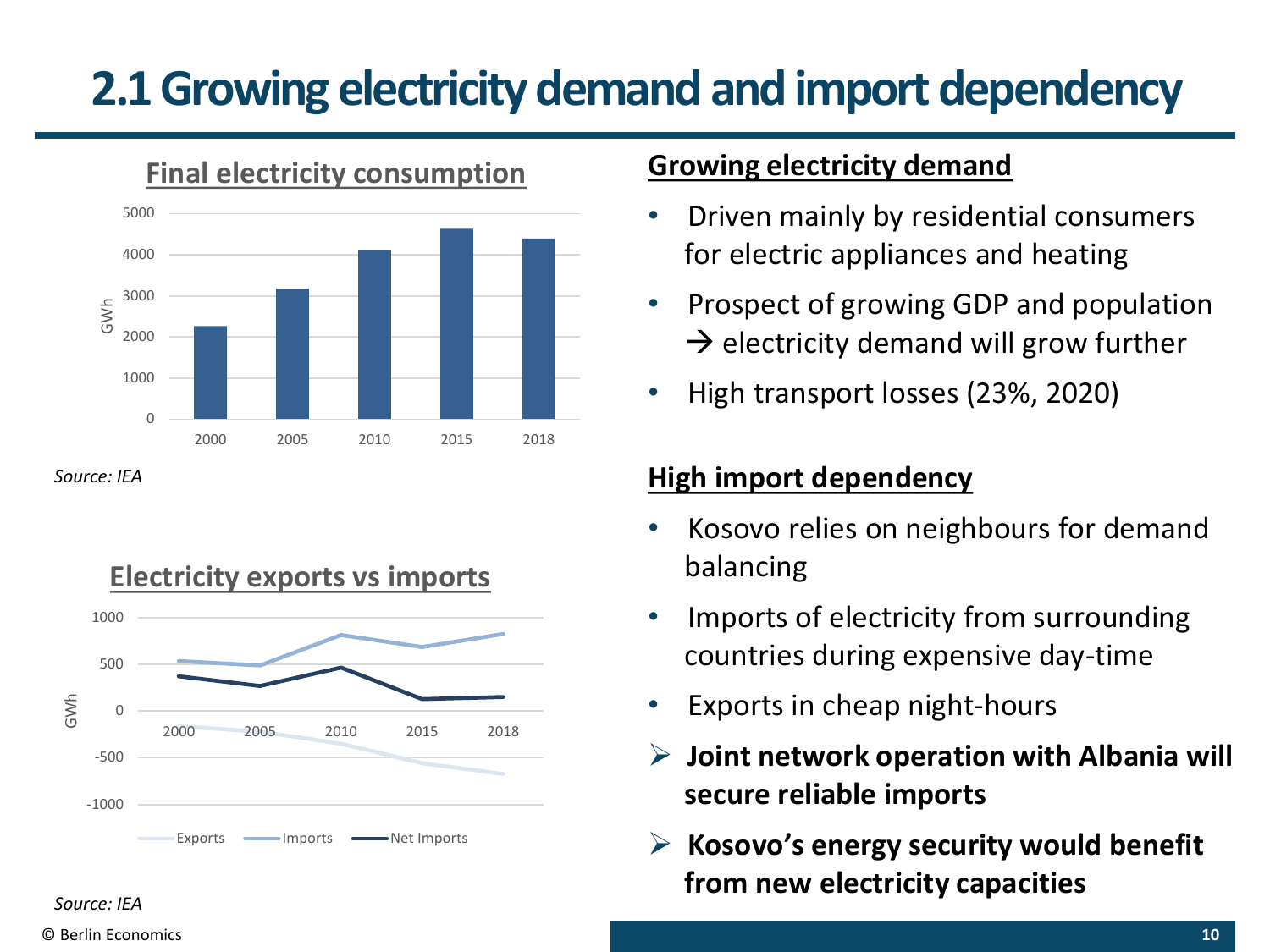## **2.2 The future electricity system – as planned**



*Sources: KOSTT, 2018, "Grid integration of variable renewable energy sources in the Kosovo Power System", Kosovo Energy Strategy 2026*

#### **Plans for new RES capacities exist**

- Old [Energy Strategy 2026](https://kryeministri.rks-gov.net/wp-content/uploads/docs/Kosovo_Energy_Strategy_2017_-_26.pdf) projected costs of EUR 600 m for new RES capacities
	- But: also planned installation of a new coal plant, which is on hold
- KOSTT plans for increase of RES by at least 380 MW until 2028
- ➢ **Need new capacities to replace old coal power plants & to match growing electricity demand**
- ➢ **Reassessment of plan means that new, cost-efficient power plant park setup needs to be found**
- ➢ **New RES plan should contain**
	- **financing**
	- **energy security**
	- **working electricity market**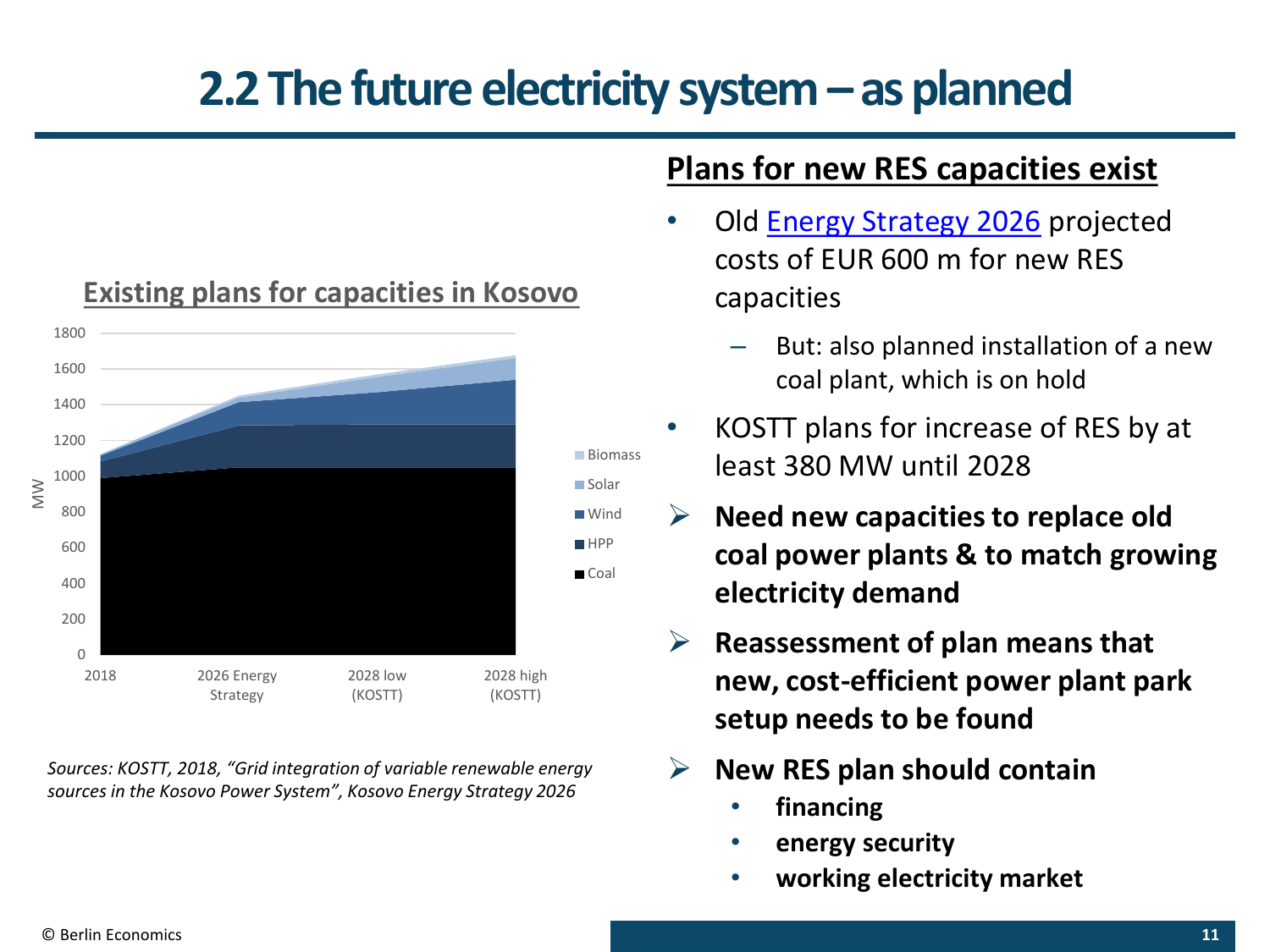## **2.3 The future electricity system –new possibilities**



### **High RES potential (but enough?)**

- [IRENA](https://www.irena.org/-/media/Files/IRENA/Agency/Publication/2017/IRENA_Cost-competitive_power_potential_SEE_2017.pdf?la=en&hash=DE44F51BDDFB43D4CB8D880B5AB71713447BA043) finds 581.3 MW (834.5 GWh) of solar PV potential
- Wind: 2,300 MW (3800 GWh)
- But: RES enough to replace coal plants and match future demand?

## **Potential to import natural gas from neighbouring countries**

- Higher shares of RES would have to be balanced in the electricity grid
- ➢ **Flexibility and other sources of energy needed**
- ➢ **Gas peakers could provide both flexibility and more electricity**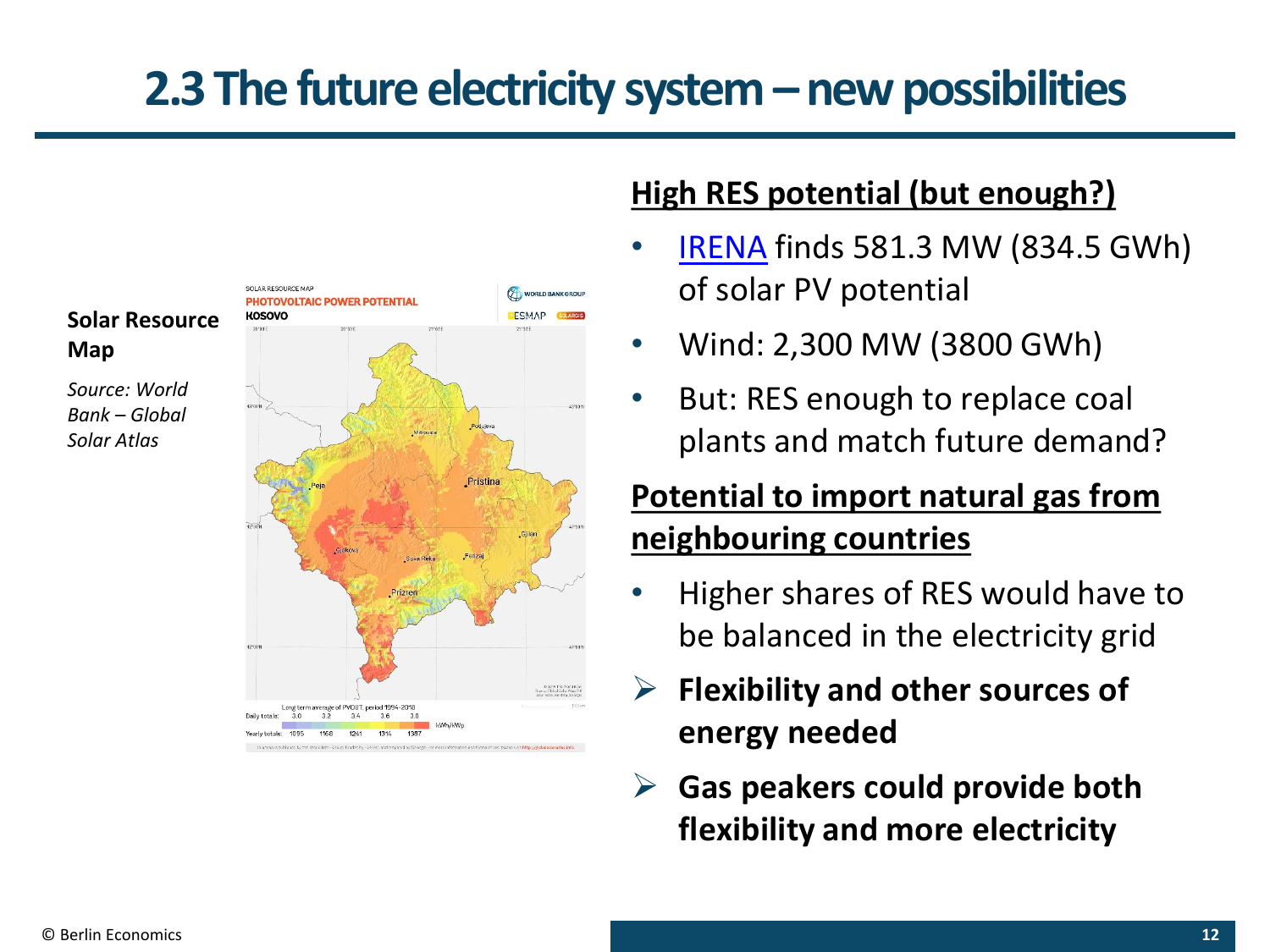## **2.4 Electricity market**

## **Market liberalisation well-advanced**

- Successful unbundling of distribution and transmission companies
- Retail electricity market not yet finalised
- Feed-in-tariffs of **136.4 EUR/MWh** for PV might be too high (IRENA finds only necessary costs of **80 EUR/MWh** for PV)
- ➢ **Potential to develop market-based solutions for RES subsidies to keep costs low**
- ➢ **Final market system should reward flexibility to ensure system can integrate renewable energy sources**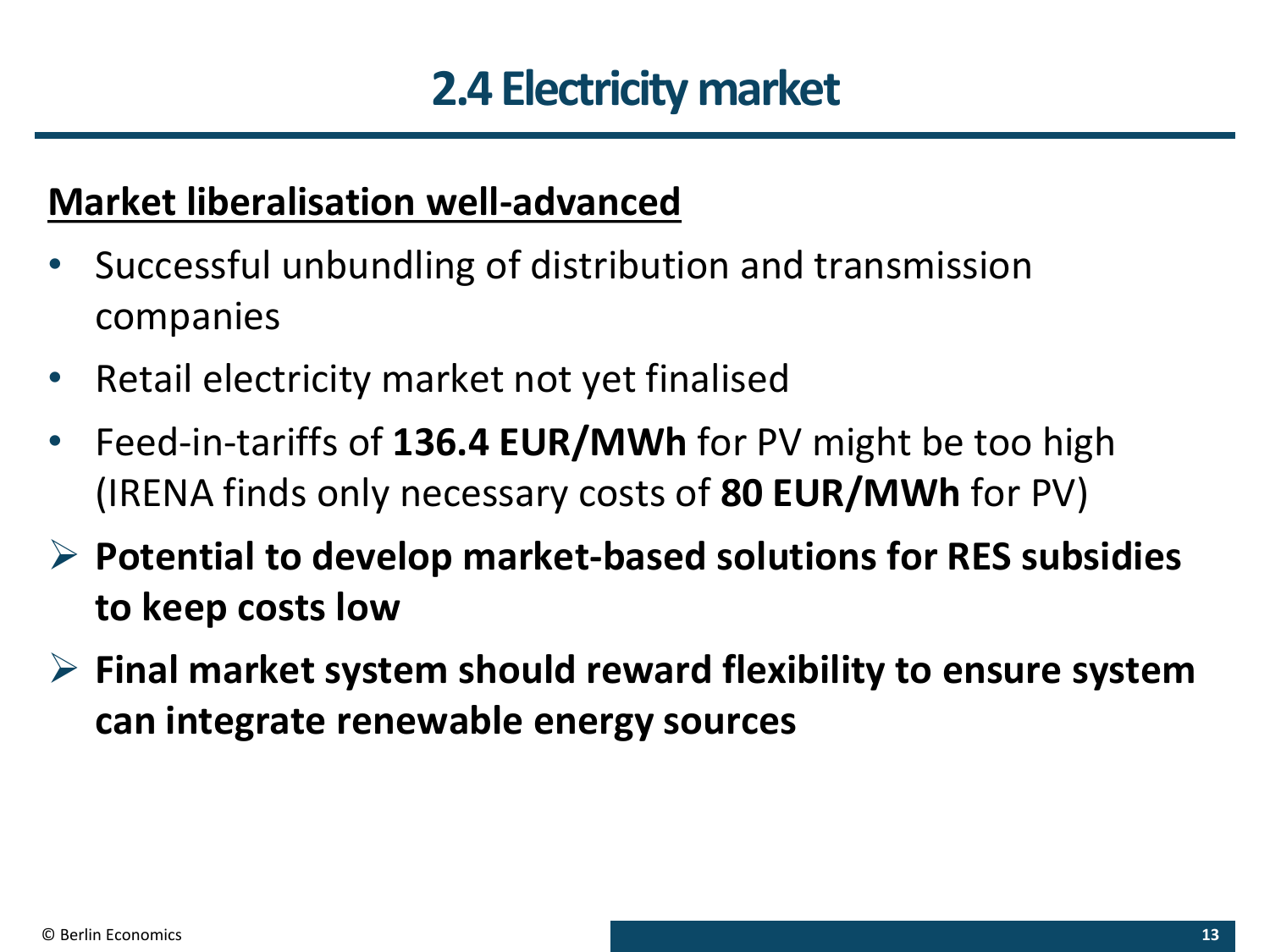# **3. Potential further research and support**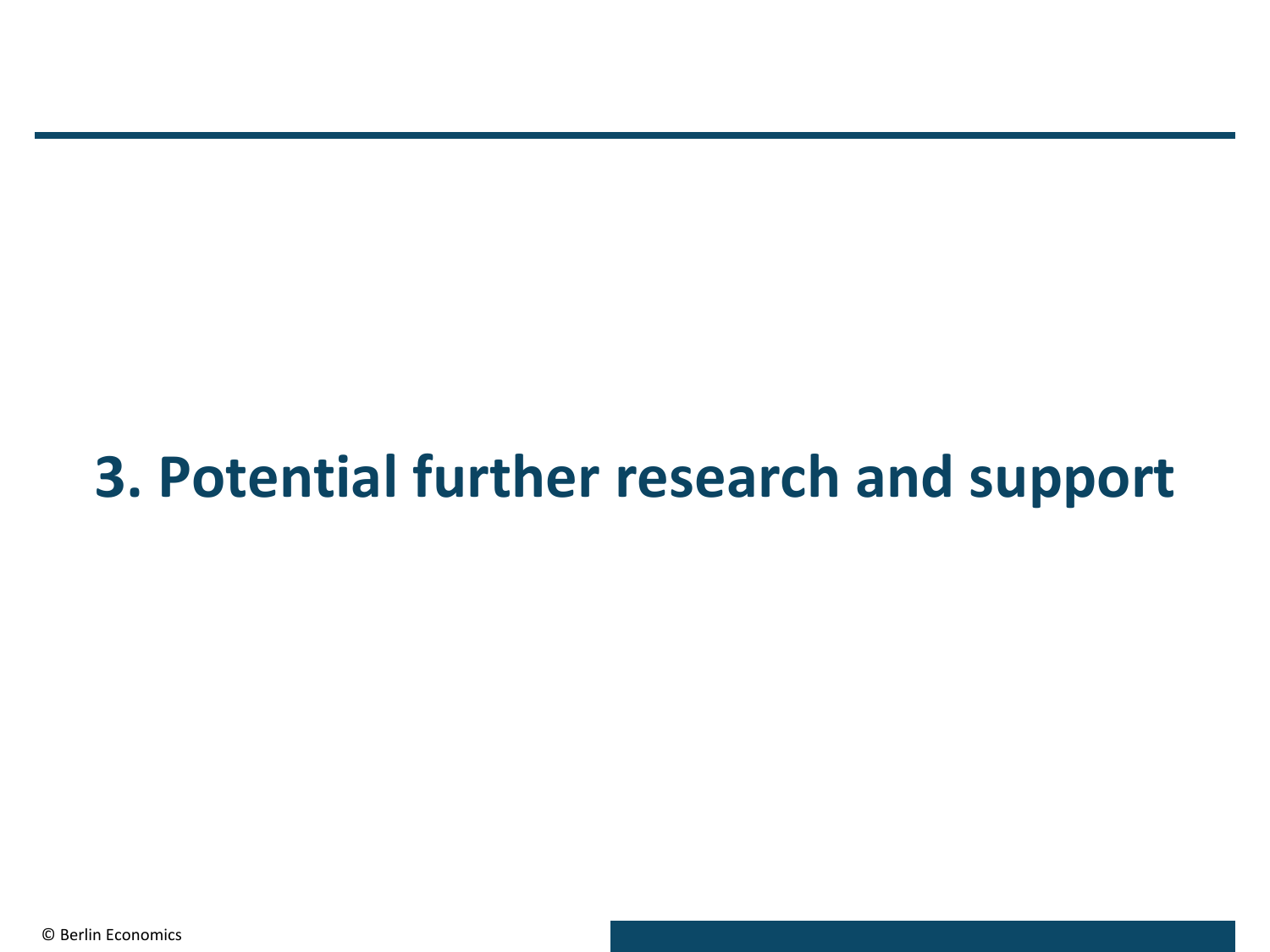## **3. Potential further research and support**

## **1. Kosovo's largest needs and opportunities lie in the electricity sector**

- 1. Decent solar power potential
- 2. Energy Community: Old coal plants need to be replaced or at least refurbished
- 3. But: Does the electricity system have enough flexibility to install up to 2900 MW of RES (solar + wind)?
- 4.  $\rightarrow$  Need to assess options for providing more flexibility
- 5.  $\rightarrow$  Potential to fine-tune market regulation to provide incentives for a) renewables and b) flexibility, while c) protecting poor households
- **2. Kosovo's energy demand driven by growing industry and GDP**
	- 1. Future energy consumption depends on the growth of industry
	- 2. Households and transport sector may be able to save some energy through energy efficiency measures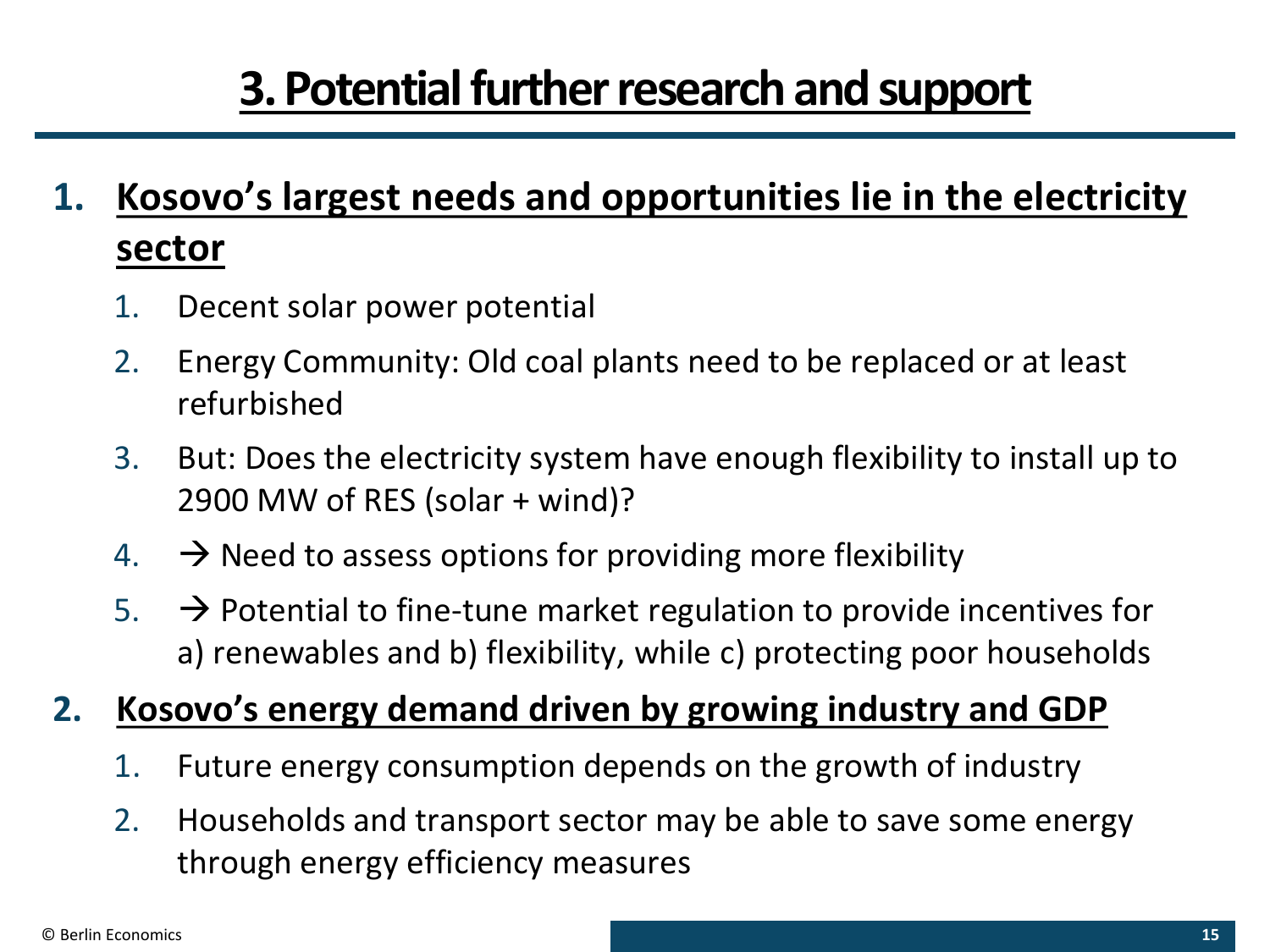## About the German Economic Team



Financed by the Federal Ministry for Economic Affairs and Energy, the German Economic Team (GET) advises the governments of Ukraine, Belarus, Moldova, Kosovo, Armenia, Georgia and Uzbekistan on economic policy matters.

Berlin Economics has been commissioned with the implementation of the consultancy.

#### **C O N T A C T**

#### **Julian Milek,** Project Manager Kosovo [milek@berlin-economics.com](mailto:chervyakov@berlin-economics.com)

German Economic Team Tel: +49 30 / 20 61 34 64 0 10627 Berlin Twitter: @BerlinEconomics

c/o BE Berlin Economics GmbH info@german-economic-team.com Schillerstraße 59 www.german-economic-team.com Facebook: @BE.Berlin.Economics

Implemented by